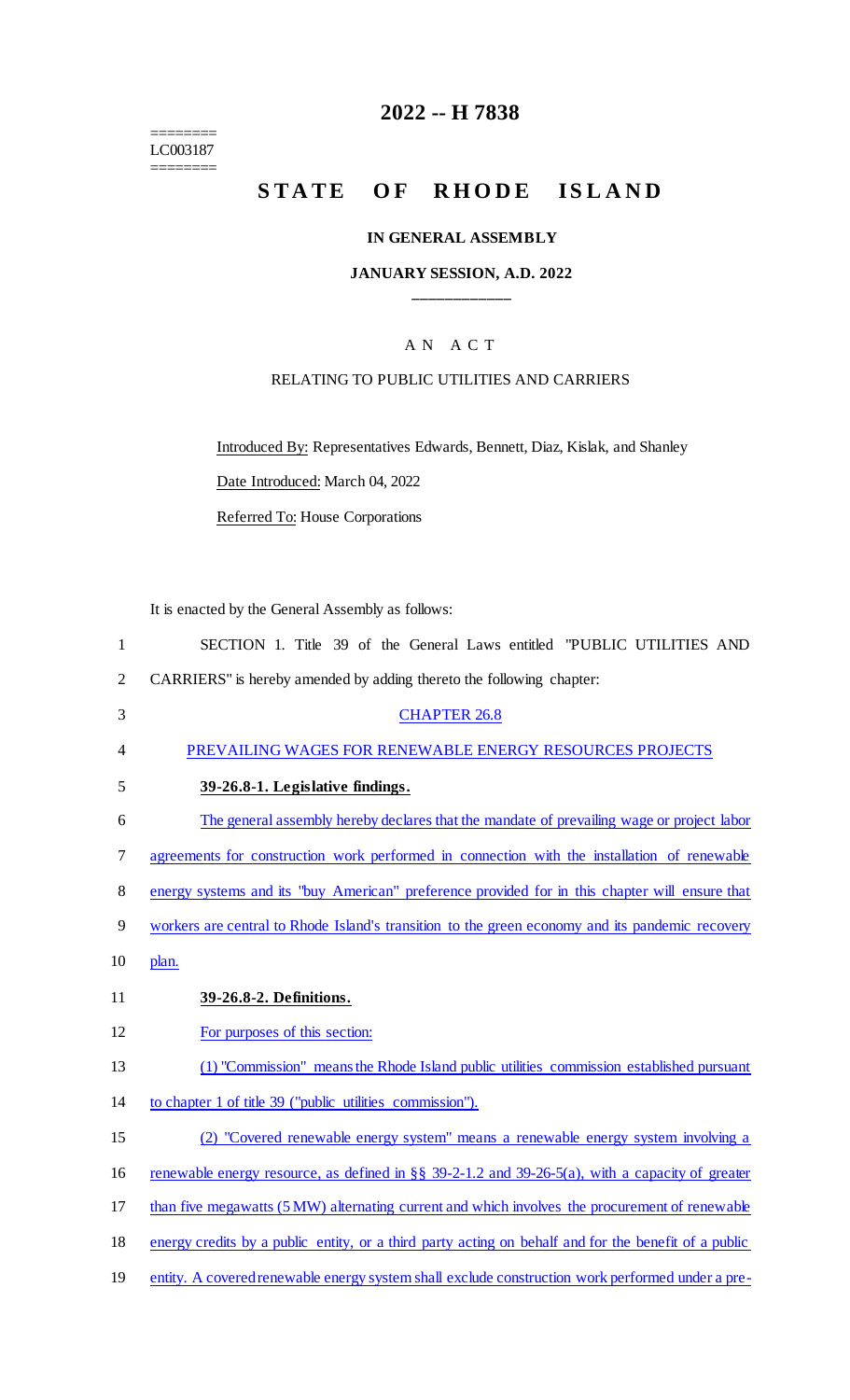hire collective bargaining agreement between an owner or contractor and a bona fide building and construction trade labor organization which has established itself, and/or its affiliates, as the collective bargaining representative for all persons who will perform work on such a project, and 4 which provides that only contractors and subcontractors who sign a prenegotiated agreement with the labor organization can perform work on such a project, or construction work performed under a labor peace agreement, project labor agreement, or any other construction work performed under an enforceable agreement between an owner or contractor and a bona fide building and construction 8 trade labor organization. (3) "Covered renewable energy system project" means a public works project, as defined in §37-13-1, which substantially involves work on a covered renewable energy system. It also includes a major facility project subject to the provisions of chapter 24 of title 37 ("the green buildings act"). (4) "Fiscal officer" means the chief financial officer or person in a similar position for any authority issuing a bid and entering into a contract pursuant to the provisions of chapter 13 of title 15 37 ("labor and payment of debts by contractors") for a covered renewable energy system project. (5) "Labor peace agreement" means an agreement between an entity and labor organization that, at a minimum, protects the state's proprietary interests by prohibiting labor organizations and members from engaging in picketing, work stoppages, boycotts, and any other economic 19 interference with the relevant renewable energy system. (6) "Permanently incorporated" means an iron or steel product that is required to remain in place at the end of the project contract, in a fixed location, affixed to the public work to which it was incorporated. Iron and steel products that are capable of being moved from one location to another are not permanently incorporated into a public work. (7) "Public entity" means and shall include, but shall not be limited to, any entity subject 25 to the provisions of  $\S$  37-13-7. (8) "Renewable energy credits agreement" means any public entity contract that provides 27 production-based payments to a renewable energy project as provided for in this chapter. **39-26.8-3. Prevailing wage requirements.**  29 A covered renewable energy system shall be subject to prevailing wage requirements established by the public utilities commission for such work pursuant to the provisions of §§ 37- 13-6, 37-13-7, and 37-13-8. **39-26.8-4. Use of labor organizations on covered renewable energy system projects.**  The commission shall require that the owner of the covered renewable energy system, or a 34 third party acting on the owner's behalf, as an ongoing condition of any renewable energy credits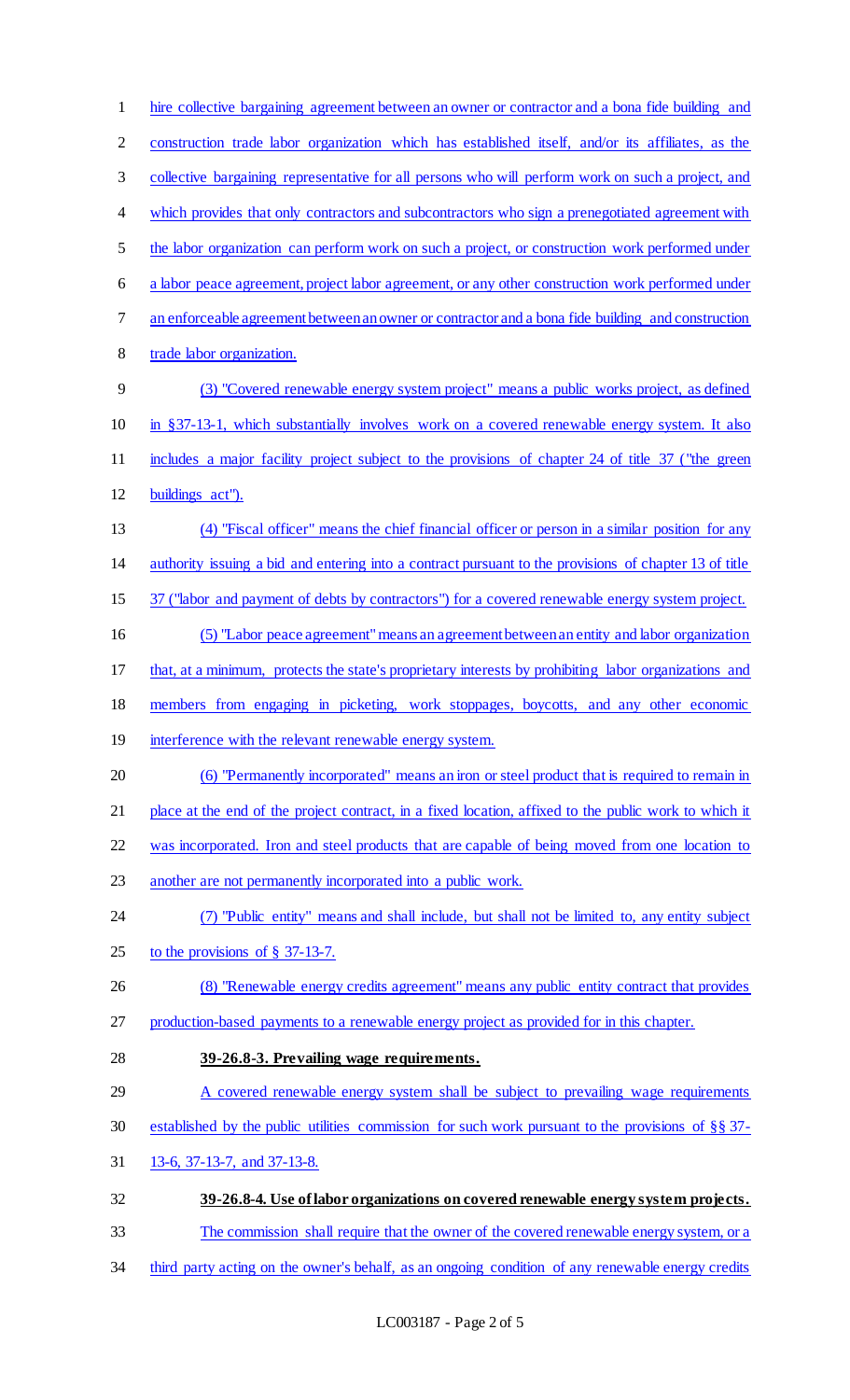agreement with a public entity, shall stipulate to the fiscal officer that it will enter into a labor peace agreement with at least one bona fide labor organization either where such bona fide labor organization is actively representing employees providing necessary operations and maintenance 4 services for the renewable energy system at the time of such agreement or upon notice by a bona fide labor organization that is attempting to represent employees who will provide necessary operations and maintenance services for the renewable energy system employed in the state. The maintenance of such a labor peace agreement shall be an ongoing material condition of any continuation of payments under a renewable energy credits agreement. **39-26.8-5. Domestic structural steel.** 

 (a) Any public entity, in each contract for construction, reconstruction, alteration, repair, improvement or maintenance of a covered renewable energy system which involves the procurement of a renewable energy credits agreement or tax credit by a public entity, or a third party acting on behalf and for the benefit of a public entity, shall ensure that such contract shall contain a provision that the iron and structural steel used or supplied in the performance of the contract or any subcontract thereto and that is permanently incorporated into the public work, shall be produced or made in whole or substantial part in the United States, its territories or possessions. In the case of a structural iron or structural steel product all manufacturing must take place in the United States, from the initial melting stage through the application of coatings, except 19 metallurgical processes involving the refinement of steel additives. (b) The provisions of this section shall not apply if the head of the department or agency constructing the public works, in that person's sole discretion, determines that the provisions of this section would not be in the public interest, would result in unreasonable costs, or that obtaining such steel or iron in the United States would increase the cost of the contract by an unreasonable

24 amount, or such iron or steel, including, without limitation, structural iron and structural steel

- cannot be produced or made in the United States in sufficient and reasonably available quantities
- 26 and of satisfactory quality. The head of the department or agency constructing the public works

shall include this determination in an advertisement or solicitation of a request for proposal,

- invitation for bid, or solicitation of proposal, or any other method provided for by law or regulation
- for soliciting a response from offerors intending to result in a contract pursuant to this subsection.
- (c) The provisions of this section shall not apply for equipment purchased by a covered
- renewable energy system prior to the effective date of this chapter.
- **39-26.8-6. Enforcement.**
- The director of the department of labor and training (the "director") shall have the authority
- to enforce the provisions of §§ 39-26.8-3, 29-26.8-4, and 39-26.8-5. Any person, including, but not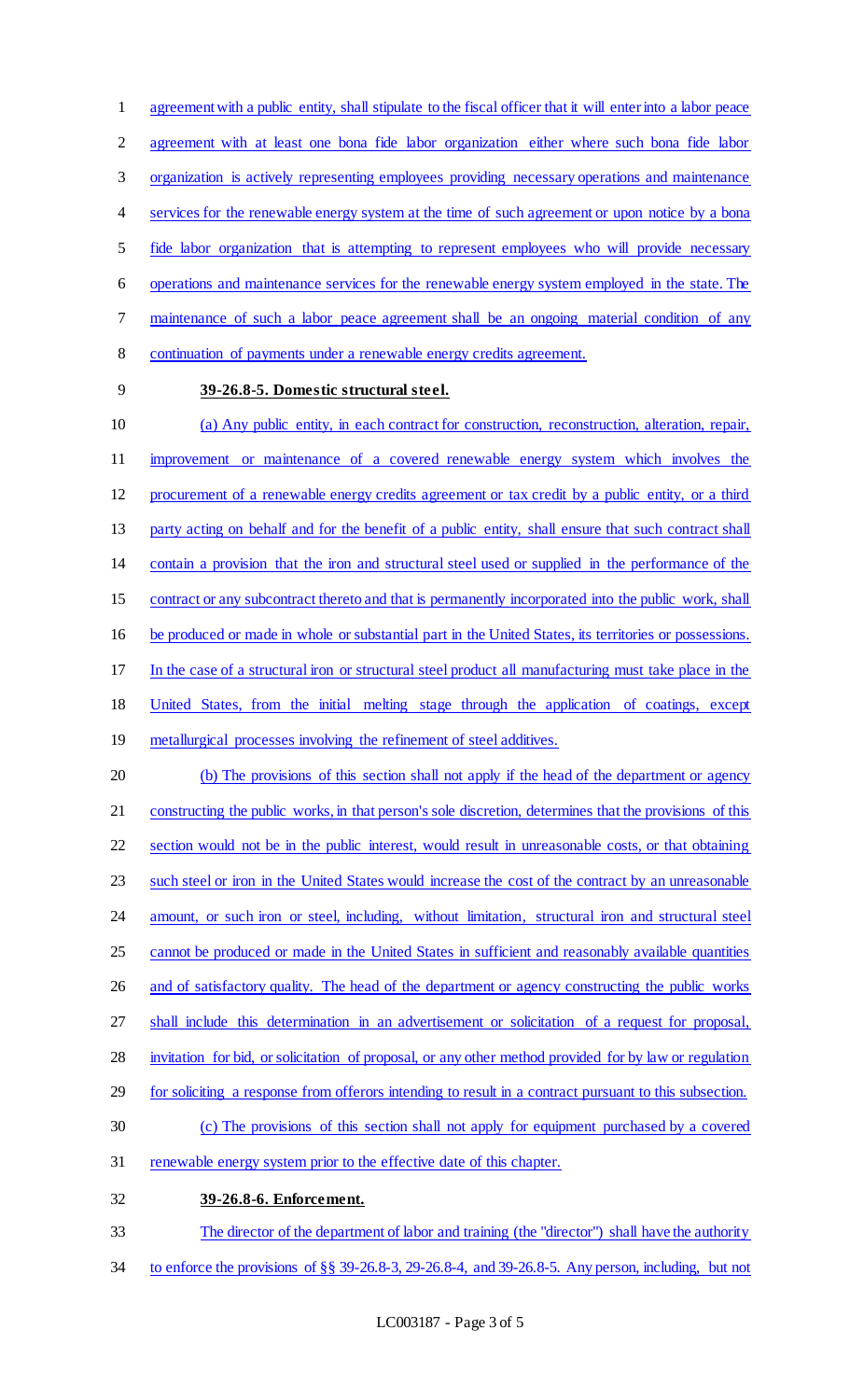- limited to, the public utilities commission, aggrieved by an alleged violation of §§ 39-26.8-3, 39-
- 26.8-4, and 39-26.8-5 may report the alleged violation to the director. In investigating these alleged
- violations, the director shall have and may utilize the powers assigned to the director pursuant to
- 4 the provisions of chapter 13 of title 37 ("labor and payment of debts by contractors"), including,
- but not limited to, conducting investigations, mediations, and hearings, making determinations,
- issuing corrective orders, and imposing fines and penalties. The director may file an action in the
- superior court for Providence County as needed to enforce the provisions of this section and
- chapter.
- 

SECTION 2. This act shall take effect upon passage.

======== LC003187 ========